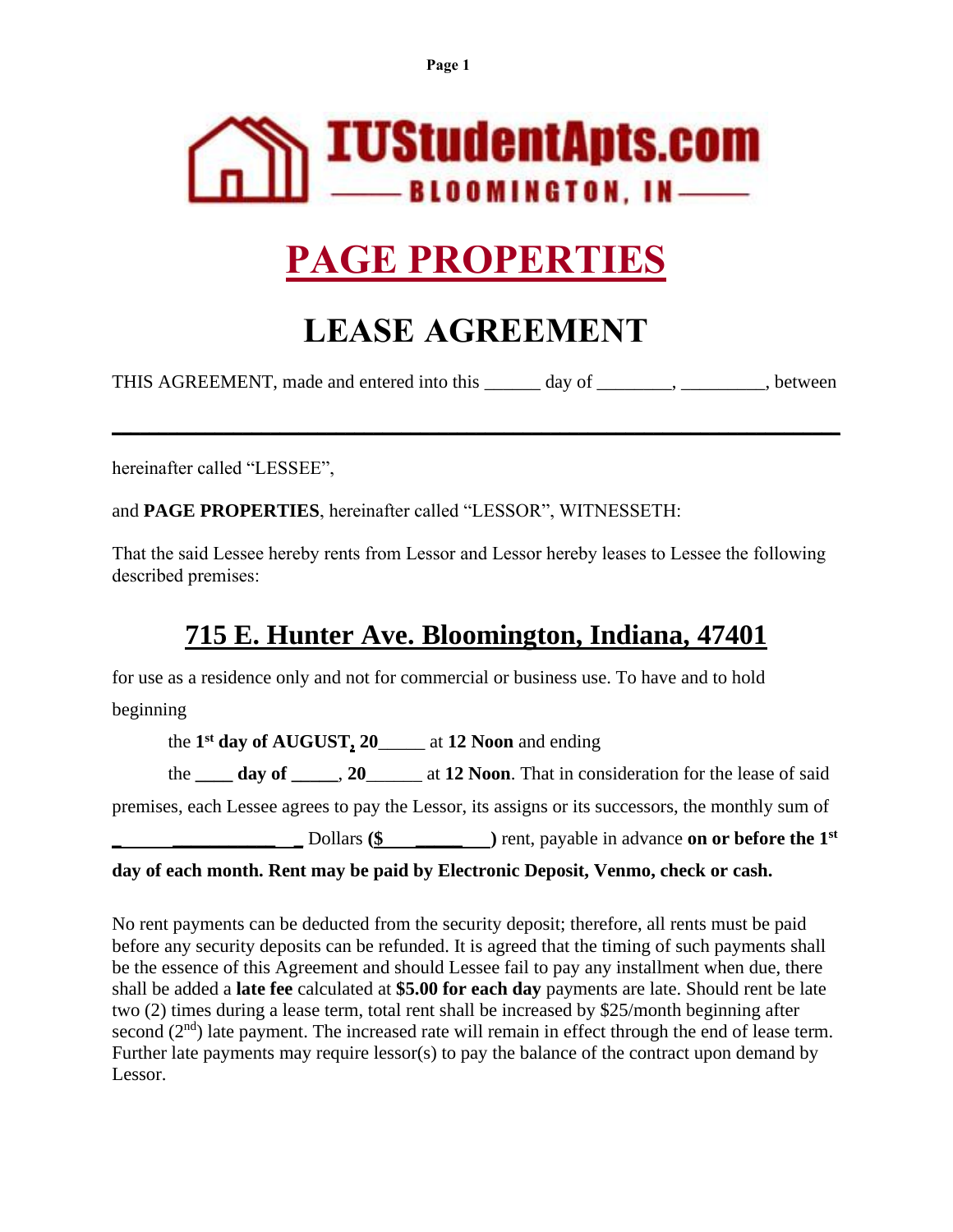Upon failure of Lessee to pay said rent on or before the 5<sup>th</sup> day of each month, the said Lessor has the right, at its option, to declare this Lease void, cancel the same, re-enter and take possession of the premises without notice to the Lessee, which action shall not preclude any other action by law and Lessee shall pay all reasonable attorney fees for such action. *For each check returned to PAGE PROPERTIES for "non-sufficient funds", a Twenty-five Dollar (\$25.00) NSF fee will be assessed and is due on demand, along with the rent payment and all applicable late charges, in cash, check or electronic payment.* 

#### IT IS FURTHER MUTUALLY AGREED AS FOLLOWS:

**1. SECURITY, DAMAGE, AND CLEANING DEPOSIT:** Each Lessee, upon renting the premises, shall deposit the sum of Dollars **(\$**  $\qquad$  ) with the Lessor; said deposit to be held as security for any damage above the ordinary wear and tear as herein provided, for any cleaning necessary to bring leased property back to state existent at move-in, and to be applied to any other amounts due and owing at the time of the vacation of the premises. Security deposit refunds and written detail of charges to the deposits will be mailed within fortyfive (45) days of final checkout, providing that all monies owed have been paid in full, all keys returned, apartments are clean and have been jointly inspected by tenant and RARA AVIS APARTMENTS. **We may deduct from the security deposit the following charges:**

(a) Any payments or parts thereof required by the terms of this lease which are not paid when due;

(b) Unpaid late charges or service charges as provided for in this lease;

(c) Any attorney's fees and court costs we incur by a breach of any provision or provisions of this lease by you;

(d) The cost of any repairs, replacements, redecorating, and/or refurnishing of the premises, or any fixtures, systems, or appliances caused by other than normal wear and tear. Lessee shall repair or have repaired at Lessee's own expense, with the consent of the Lessor, any damage to said premises caused by said Lessee or by persons who are in said premises by the invitation or consent of said Lessee, said repairs subject to final inspection and approval by Lessor.

(e) Lessee(s) agree to be financially responsible for any damage which by reasonable standards would render the property unpresentable for leasing and/or selling, or would necessitate immediate repairs to halt further deterioration of the property. In such cases, charges may be deducted from the deposit at the time of repair and Lessee(s) shall have thirty (30) days to replenish the security deposit to its full amount. In extreme cases, additional deposits may be required.

(f) Cleaning expense and associated costs, should Lessee fail to return the premises and fixtures therein to Lessor in as clean a condition as when Lessee took possession. In dwellings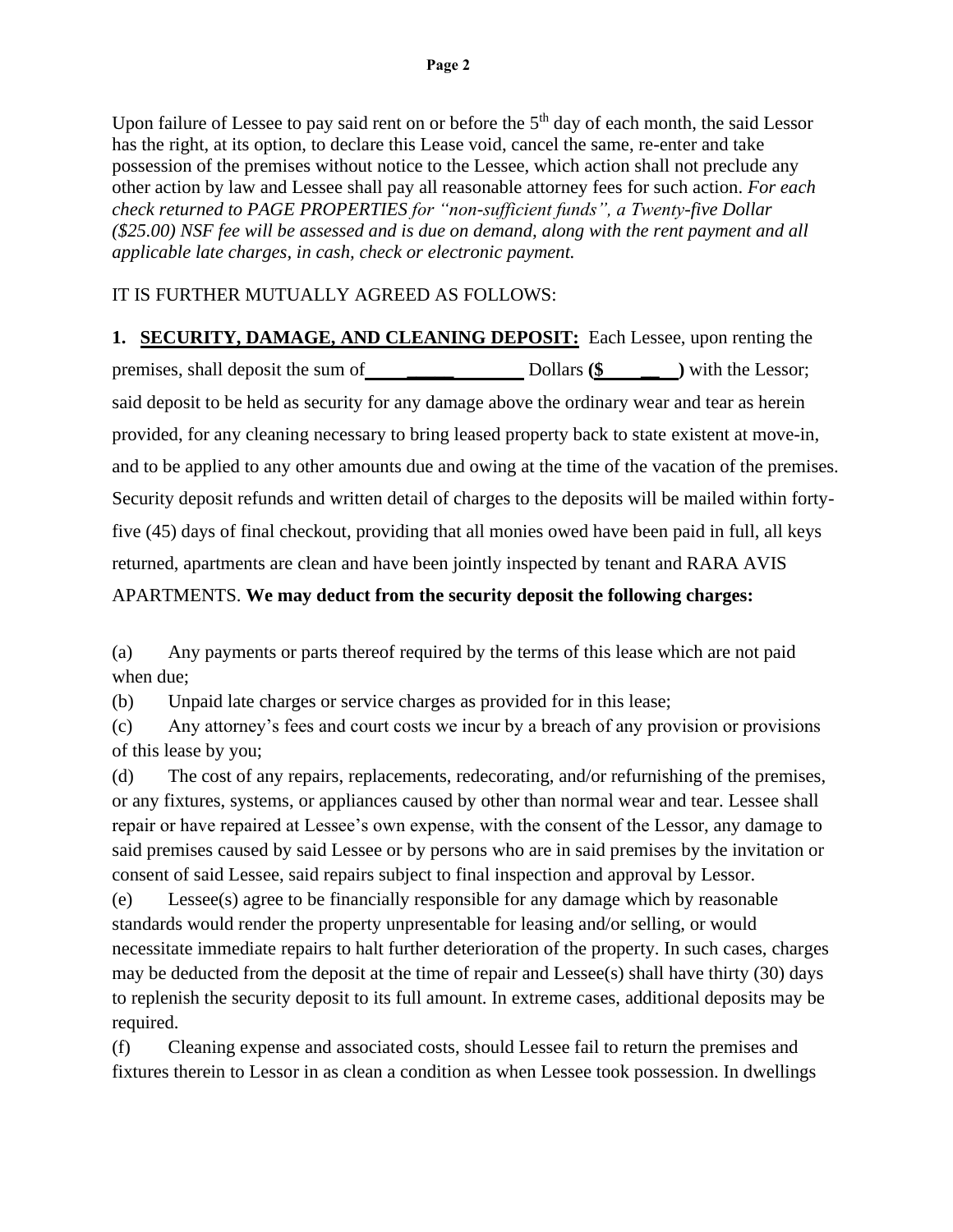with multiple tenants, shared common area cleaning, repair and replacements will be divided equally among the residents.

- (g) Lessee(s) will complete and sign Move-In and Move-Out Inspection reports.
- (h) Lessee(s) will be provided with a checklist of cleaning items and costs prior to move-out.

#### (i) **Lessee(s) acknowledges that cleaning and repair costs will be deducted from deposit upon move-out, using the above mentioned checklist.**

 $L$ essee(s) initials

**2. UTILITIES:** All utilities shall be the responsibility of Lessee(s). Lessee(s) agree to maintain a temperature sufficient to prevent water pipes from freezing and bursting. Damage resulting from frozen water pipes shall be remedied by professionals and related costs paid by lessee(s). Tenants will comply with requests to assist us in preventing such unfortunate scenarios, such as frozen water pipes. Special such as leaving sink cabinet doors open in kitchens and bathrooms during extreme cold weather will be emailed or texted to tenants. *Tenants are expected to respond to any special instructions.* Lessee(s) will keep utilities connected through the lease term.

**3**. Lessee also understands that under no circumstances will electric induction or radiant heaters or any type of space heater be permitted. Tenants shall install no major appliances such as washers, dryers, dishwashers. Waterbeds and hanging chairs are also prohibited. Mini dorm refrigerators MUST have the authorization of Lessor. When using power strips and/or surge protectors, they are NOT to be overloaded, or have extension cords stacked on top of one another, or blocked/covered by items of clothing, papers, etc.

**4**. KITCHEN AND OTHER REFUSE must be placed in containers and at no time shall the same be placed in entryways or hallways. *Lessee(s) agrees to dispose of trash weekly*. Trash and recycling containers are located at the rear of the house. The recycling container has a vellow lid. BOTH Trash & Recycling must be taken curbside on Sunday evenings for early Monday morning pick up.

*"The City of Bloomington provides weekly curbside service collections of trash and recycling. All sanitation costs are included in your monthly City of Bloomington Utilities (CBU) statement. Carts must be 4 feet away from any obstacles including mailboxes, overhead wires, trees, etc. and 10 feet away from vehicles. All cart lids need to be fully closed. After pick up, carts must be removed from curb on the same day as pick up."*

(a) All garbage or refuse must be disposed of in accordance with City Ordinances and the instructions which may be promulgated from time to time, concerning the disposal of said garbage and refuse.

Lessee Initials: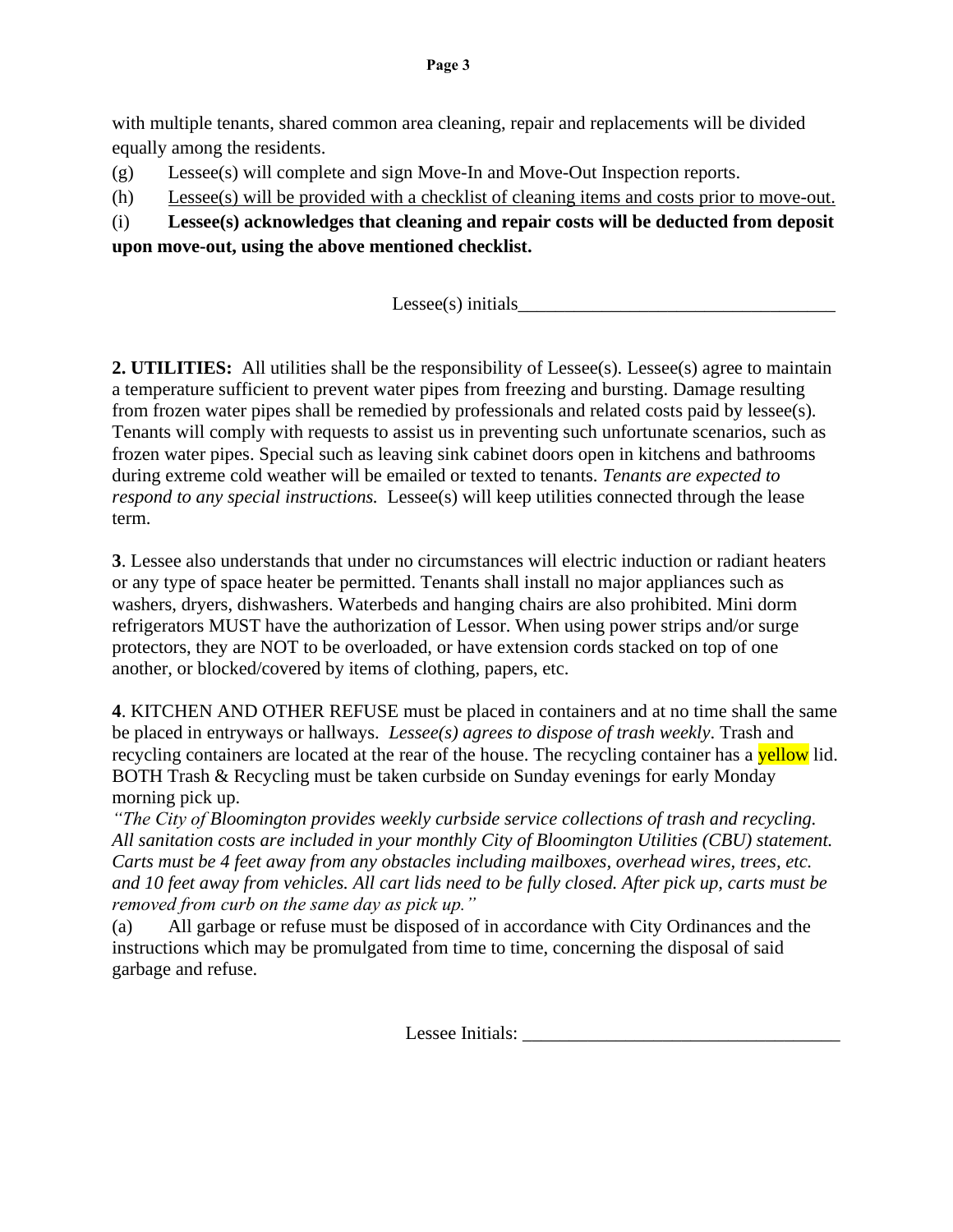**6.** Lessee agrees to not sublet said premises, or any part thereof, *without written consent* of said Lessor, and will deliver said premises at the expiration of this Lease Agreement in as good order and repair as when first received, natural wear and tear and accident by act of Providence excepted.

**7.** Lessee hereby releases and agrees to hold said Lessor harmless from any and all damages to both persons and property during the term of this Lease. Lessor will not provide any insurance protection for Lessee's personal possessions. Therefore, the Lessor requires Lessee obtain insurance. *Lessee is required to carry 100K in Liability Insurance on a Renter's Policy for the duration of the lease term.* The personal property amount selected is at Lessee's discretion. Lessor is not responsible for Lessee's belongings. *By signing this Lease Agreement, Lessee indicates and agrees that such insurance is Lessee's responsibility to secure prior to move-in date.* **Lessee bears the burden of proof of insurance to Lessor no less than 14 days to lease commencing.**

#### Lessee Initials:

**8.** Lessee agrees to observe and abide by all rules and regulations which are hereinafter made a part of this Lease and observe all reasonable rules and regulations which may be promulgated in the future, in writing, by the Lessor.

- (a) The sidewalks, entry passages, halls, public corridors, and stairways shall not be obstructed by tenants, or used by them for any other purpose other than those of ingress or egress.
- (b) No tenants or their guests shall cause excessive noises or disturbances at any time, and no loud radio, recordings, or television as to disturb other tenants.
- (c) Halogen Lamps are prohibited in all apartment units.
- (d) No additional locks shall be put upon any door without the consent of the Lessor, and any additional locks placed on any door to remain for the benefit of the Lessor.
- (e) Tenants shall make no changes of any nature in the premises, including removal of furniture or drapery hardware from windows, without written permission from the Lessor.
- (f) The Lessor shall have the right to enter the premises at reasonable hours, with notice, to examine the same, make repairs, additions or alterations as may be deemed necessary for the safety, comfort, and preservation of said building, and enter said premises at any reasonable time to repair or improve Lessor's adjoining property, such as the basement.
- (g) Tenants shall do no act that would vitiate or increase the first insurance of said premises, nor shall said premises be used for illegal purposes.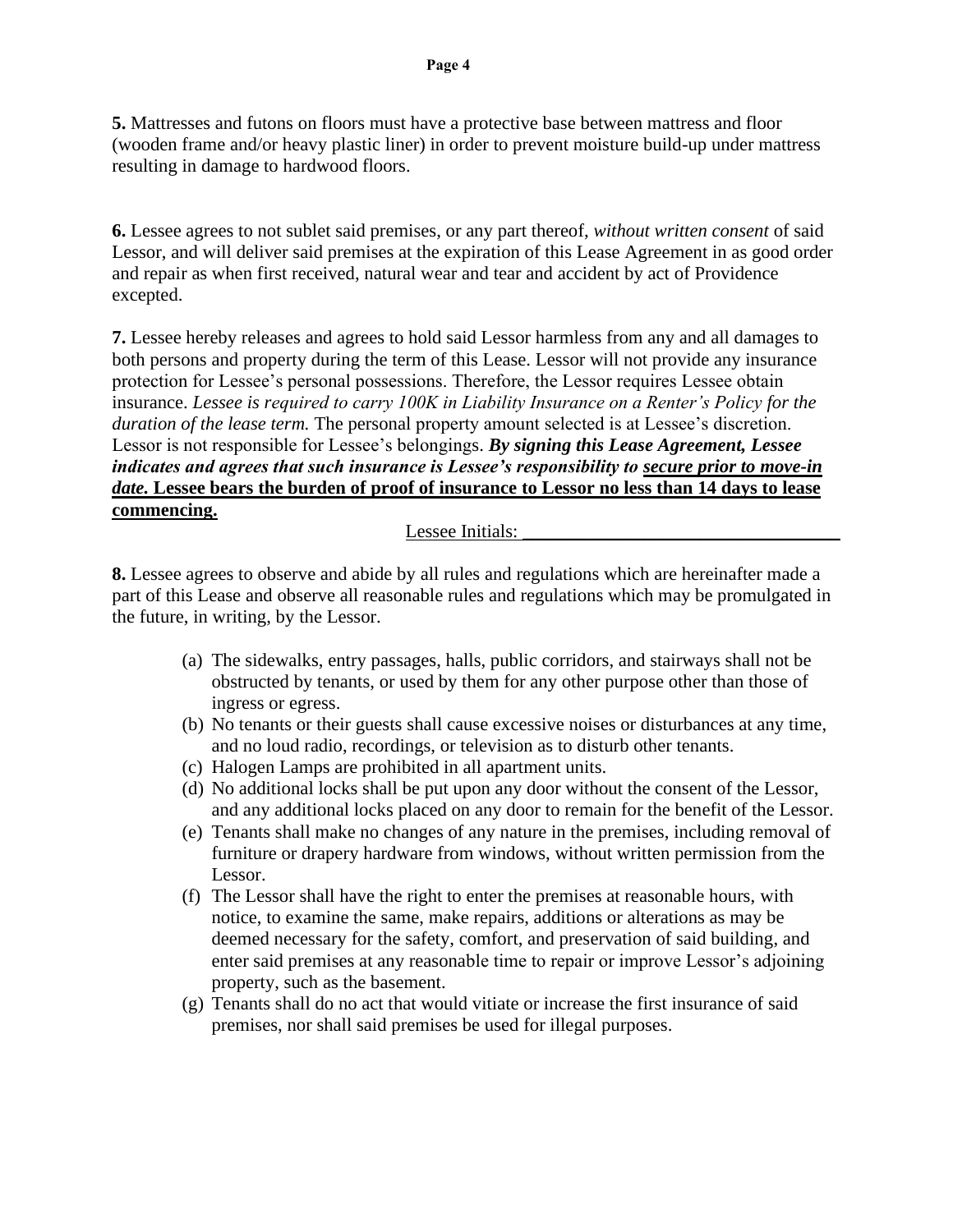- (i) BICYCLES: Tire marks and deep scrapes on walls, and damage to wood floor are problems if bikes are stored indoors. Tenants will use rubber mats, towels or other protective measures under and beside bikes to ensure no damage to the interior of the building. Tenants will be responsible for repairs due to bicycles.
- (j) AUTOMOBILES: City Ordinance requires spaces for tenants only. All others will be towed at vehicle owner's expense.
- (k) *Grills and Smoking:* **NO SMOKING.** No smoking indoors. *The policy is also applicable to friends and guests who visit.* Smoking is not permitted on the porch, patio or any area in close proximity to the house. Smoking is permitted 20 feet from the building, and ashes/butts put in a can. GRILLS: Grills must also be used 20 feet from the house, or structure, in the grass.

Lessee Initials:

(l) If we are called to clear a drain or toilet, or perform any other maintenance task which turns out to be a problem caused by a tenant(s), friend(s) or guest(s), there will be a Twenty-Five Dollar (\$25.00) minimum charge levied, (i.e., coins or other objects lodged in drains, or blockage in toilets or drains). Only toilet paper and that which the body naturally processes should be flushed – items such as paper towels and tampons should be discarded in trash cans. If professional plumbers are needed to restore fixtures to working order, tenant(s) shall be responsible for the costs.

Lessee Initials:

(m)No articles shall be suspended outside of the building nor placed on the windowsills nor hung from porches. No furniture conducive to the harboring of fleas and other vermin shall be allowed outside, on the porch and/or concrete patio.

Lessee Initials: \_\_\_\_\_\_\_\_\_\_\_\_\_\_\_\_\_\_\_\_\_\_\_\_\_\_\_\_\_\_\_\_\_\_

(n) In common shared facilities, the appliances shall be maintained and clean at all times (i.e., shower walls, floor of bathtub, toilet, sink, all will be clean and maintained by users) and subject to Landlord inspection and requests for City compliance at any time, with notice.

Lessee Initials:

(o) If you are locked out of your apartment/bedroom, there is a lockout charge of \$25.00, due at the time the door is unlocked for you.

Lessee Initials: \_\_\_\_\_\_\_\_\_\_\_\_\_\_\_\_\_\_\_\_\_\_\_\_\_\_\_\_\_\_\_\_\_\_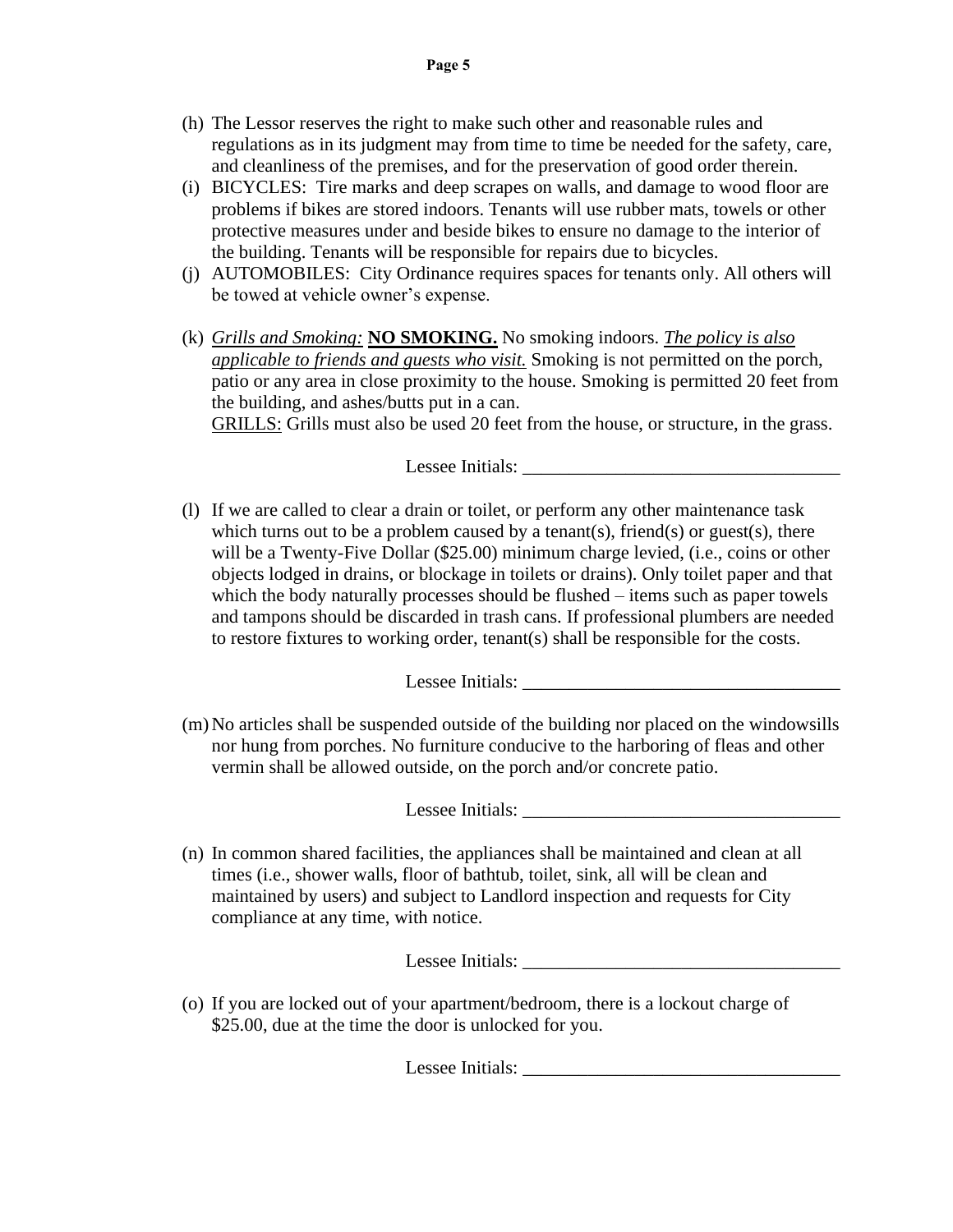(p) NO KEG PARTIES are allowed.

Lessee Initials:

(q) Under no circumstances are flat panel TVs permitted to be mounted to walls without express WRITTEN permission from the landlord. IF permission is granted, then the mounting brackets must be professionally installed (installer approved by landlord) and any mounting hardware, brackets, threaded bolts, specialty screws, etc. will become part of the premises beyond the term of this lease.

Lessee Initials:

**9.** Lessee further agrees that **NO ANIMALS** shall be kept in or about the leased premises, even on a temporary basis. Violation of this article shall constitute a breach of the agreement by the Lessee and Lessor may take whatever action by law he may deem suitable. AT MINIMUM, RENTS WILL BE DOUBLED FOR EACH MONTH IN WHICH THIS ARTICLE IS VIOLATED.

Lessee Initials:

**10.** It is hereby expressly agreed between Lessee and Lessor that lessee shall not allow additional occupants to reside in the leased premises without receiving the prior WRITTEN consent of Lessor to said specific person residing in the leased premises. Should Lessor grant permission for additional occupancy, Lessor reserves the right to adjust the rent as Lessor deems appropriate for the leased unit. Occupancy shall be restricted to  $5$  person(s) excepting tenant's occasional overnight or weekend guests.

Lessee Initials: \_\_\_\_\_\_\_\_\_\_\_\_\_\_\_\_\_\_\_\_\_\_\_\_\_\_\_\_\_\_\_\_\_\_

**11**. Page Properties uses a monthly pest control service to eliminate roaches and other vermin. This person is licensed and bonded and will enter your leasehold after announcing himself. **By signing this contract you agree to allow him access to your leasehold to do his job. Refusal to do so will constitute a breach of this lease agreement. Pest control rounds are done on the first Thursday morning of each month.**

Lessee Initials:

**12***. Each person signing this Lease as Lessee agrees to be jointly and severally liable to the Lessor* for any breach of this Lease. In the event that the Lessee fails to and refuses to abide by the terms, conditions, rules and regulations of this Lease, the Lessor reserves the right to terminate this Lease and re-enter into possession and take the same, without notice to the Lessee, which action shall not preclude any other action at law or equity. Lessee shall pay all reasonable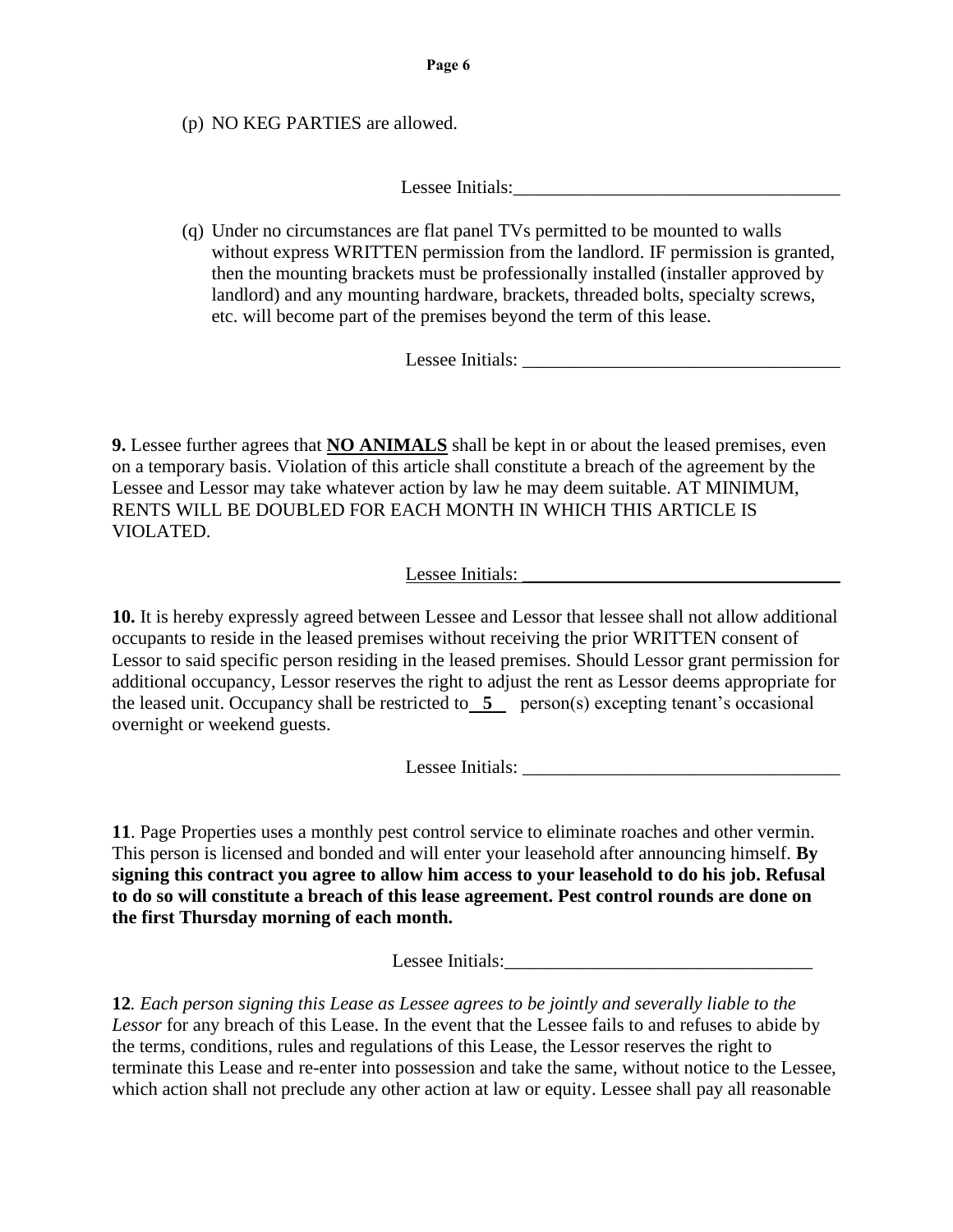costs and attorneys' fees incurred by Lessor in the enforcement of the provisions of this Lease, upon the fault of any provision, term, condition, rule or regulation herein contained on the part of the Lessee, whether in litigation or otherwise, and Lessee further agrees that any sums of money due under this Agreement and remaining unpaid for a period of ten (10) days shall bear interest thereon payable to the Lessor in the sum of eighteen percent (18%) per annum.

If emergencies or problems arise, contact us immediately at **860-235-9532.** We will handle these concerns as quickly as we can and/or call reputable professionals if we deem it necessary. Our mailing address is:

#### **PAGE PROPERTIES PO BOX 414 BLOOMINGTON, IN 47402**

IN WITNESS WHEREOF, we have hereunto set our hands this day and year written above.

LESSOR LESSEE for PAGE PROPERTIES DLN:\_\_\_\_-\_\_\_-\_\_\_\_\_\_

\_\_\_\_\_\_\_\_\_\_\_\_\_\_\_\_\_\_\_\_\_\_\_\_\_\_\_\_\_ \_\_\_\_\_\_\_\_\_\_\_\_\_\_\_\_\_\_\_\_\_\_\_\_\_\_\_\_

\_\_\_\_\_\_\_\_\_\_\_\_\_\_\_\_\_\_\_\_\_\_\_\_\_\_\_\_

LESSEE DLN:\_\_\_\_-\_\_\_-\_\_\_\_\_\_

\_\_\_\_\_\_\_\_\_\_\_\_\_\_\_\_\_\_\_\_\_\_\_\_\_\_\_\_ LESSEE DLN:\_\_\_\_-\_\_\_-\_\_\_\_\_\_

| <b>LESSEE</b> |  |  |  |
|---------------|--|--|--|
| DLN:          |  |  |  |

LESSEE DLN:\_\_\_\_-\_\_\_-\_\_\_\_\_\_

\_\_\_\_\_\_\_\_\_\_\_\_\_\_\_\_\_\_\_\_\_\_\_\_\_\_\_\_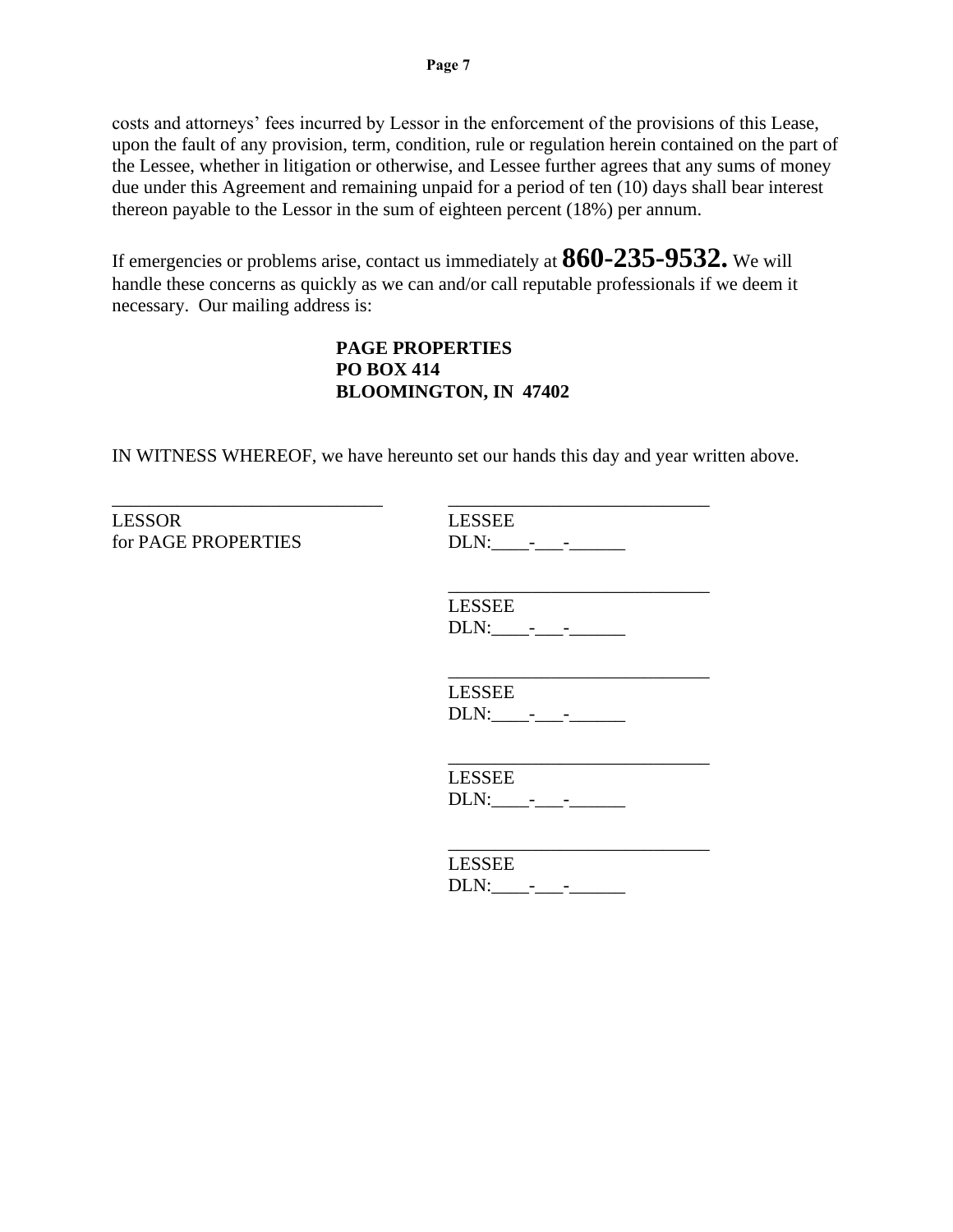#### **Page 8**

### Tenant contact info:

| Tenant #1             |                                                                       |  |  |
|-----------------------|-----------------------------------------------------------------------|--|--|
| Name                  | E-mail                                                                |  |  |
| Phone                 | <b>Permanent Address</b>                                              |  |  |
| Parent(s) Name        | Name                                                                  |  |  |
| Parent(s) Phone       | Phone                                                                 |  |  |
| Parent(s) Address(es) | <u> 1980 - Johann John Stone, markin f</u>                            |  |  |
|                       |                                                                       |  |  |
| Tenant #2             |                                                                       |  |  |
| Name                  | E-mail                                                                |  |  |
| Phone                 | <b>Permanent Address</b>                                              |  |  |
| Parent(s) Name        | Name<br><u> 1980 - Johann Barn, fransk politik fotograf (d. 1980)</u> |  |  |
| Parent(s) Phone       | Phone<br><u> 1980 - Johann Barbara, martin a</u>                      |  |  |
| Parent(s) Address(es) |                                                                       |  |  |
|                       |                                                                       |  |  |
| Tenant #3             |                                                                       |  |  |
| Name                  | E-mail                                                                |  |  |
| Phone                 | <b>Permanent Address</b>                                              |  |  |
| Parent(s) Name        | Name                                                                  |  |  |
| Parent(s) Phone       | Phone                                                                 |  |  |
| Parent(s) Address(es) |                                                                       |  |  |